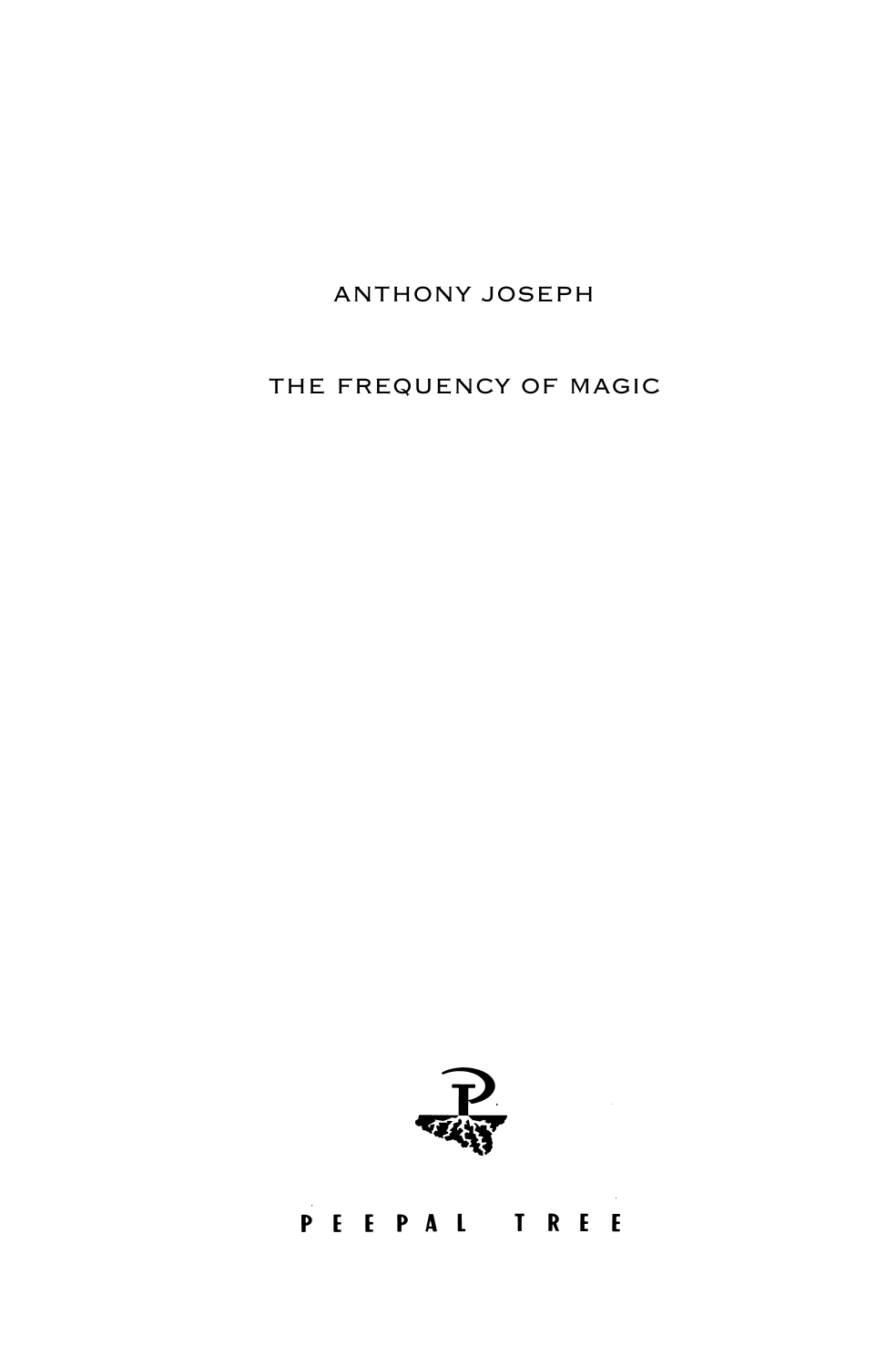84

Sixteen years after they had separated, Brenda arrives in Enterprise Village, west central of the island, on a Sunday afternoon, when men have been drinking Scotch and eating barbecued pig-tails under the shade of an avocado tree. She walks between them, interrupting their All Fours game to ask for Deacon Simmons's house. Her head is reared back and supercilious as she walks, like a woman who patrols the gardens of her estate, hand held in hand behind, inspecting the bull work that has been done. She will call the Deacon out of the shack he has been building with bachelor galvanise and crate wood, since Joan, the woman he was living with in Million Hills, get rid of him. Deacon yard overwhelm by grass that hard to kill; it growing under the floorboards; his outside toilet have a cesspit but no water pumping, so he have to use buckets of water to cash and carry shit down. He comes down into the yard, barebacked and grinning in the government sun, a middle-aged man catching his arse in Enterprise village, with nothing to show for his life, neither loot nor bounty, nor spoils of nothing besides the eight-track machine and the speaker-box cut from white plastic bucket – them same big bucket people does make souse in. Deacon icebox have orange butter growing mould, a jug of water and a slice of shark in a dish, marinating in onions and pimento. From just the sound of his slipper slapping, Brenda could tell that Deacon had nothing left but his name. Once he could charm his way through strife with grin and quiet guile, next thing you know he eating fish broth at your table, and posing for photographs in your father house, the same house Brenda father work so hard to build from tapia, grinding rockstone with his teeth. Daddy never build house for no bird-head boy to take for some open sepulchre, to walk about the yard like saga boy, with toothpick out the side of his mouth, to lick down people girl-child with he hairy cock. But the old man done talk. He watching the news.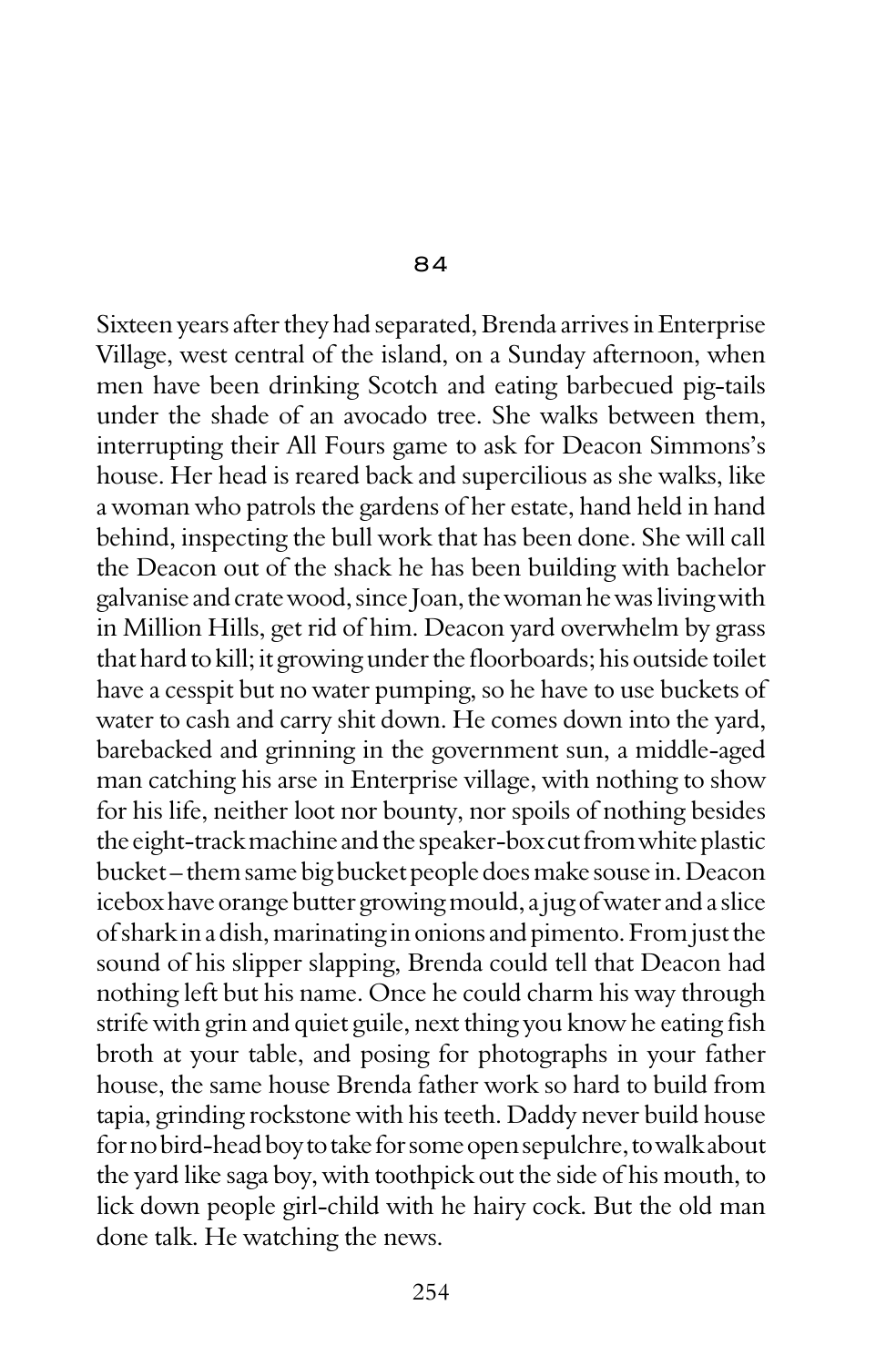When Deacon come in the yard, and the sun hit him in his chest, he put his hands on his hip and he ask, 'How you find me here, where you come from?' Same time the ravine dry. Blue flies buzzing around the swine pens in the neighbour's yard. A dog start to whine and bark at two white-headed Baptists on their way back from church. But after all these years, when he see Brenda, his first love, that wild and vibrant love, this woman who once tore his shirt from his back that red dusk when they were making love beside the sawmill on Jogie Road, he still feel something. So he assess her at arms' length first, he search her face for the limits of her smile, then he embrace her, her beating heart to his, and they are together again, like old fire-stick familiar, like a coil unravelling through time and finding its way back to the centre, like love that seeks again its own source, a love that never dies, but is transformed and reborn. He forgive her. She smells of sandalwood and talcum powder.

But is divorce papers Brenda bring to serve the man him, and is just so, right there in Enterprise Village, on the gravel road, on that Sunday, in the new settlement, on land the government either forget, don't care about, or abandon to poor people children, that his whole dream turn upside down, and the black and white photographs begin to fade, the cut-glass vase fall and shatter, the iron bed break and reach the floor. So Deacon delaying, asking after their children, if she have man – anything to not take the damn envelope. He know what it is. Deacon Simmons not stupid. 'And your mother, how she knee? I hear she fall out of bed and break it in three places. The farm get road yet? Cars could come in now? The water truck still bringing water or water pipe-borne now? Hurricane pass, who roof get fling off? That road was so bad before, oh gooosh, tyre used to spin, and how Alice, and Ma Quinn? You ever go back Mount Garnett? And your father, he dead yet?' But the letter have to deliver and when she put it in his hand, he bound to take it. So finally he buck and give a bow to mercy – take it, yes – and turn it over, plain envelope, no name, but inside was serious paper to sign. Poor Deacon, his bargain bucket low like a snake's shadow; he have nothing to give but faith, and Brenda not asking for nothing, but if is marry she want marry a next man, and even if that never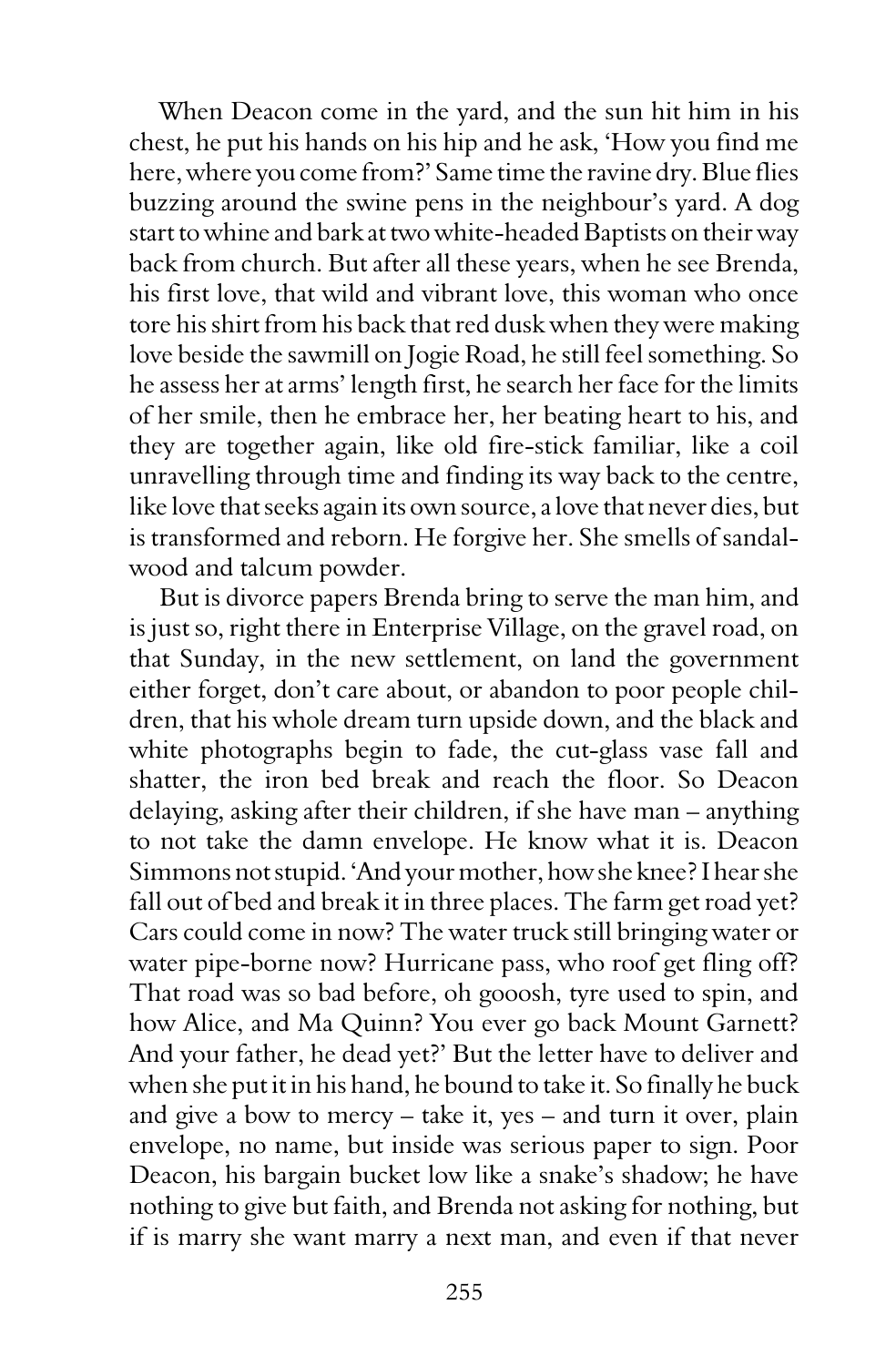happen, then is so it go sometimes, like gun-mouth pants that measure but never make.

She agrees to coffee, black and sweet. They are there on his verandah when the night settles in, and the cane fields rustle gently in the distance, and the scent of burning sage and Indian indentureship, the resonance of plantation slavery, all that wrap up tight, warp and wrap up in the dirty light. He tells her how, just last week, a man drank weedicide to die, but didn't, so he ran a blade across his own neck to bone, and did, stretched out stiff in bed. One coffee becomes a reconstitution. They listen to the radio. In this village night, they will talk as old friends in the paraffin glow of his lamp, in the smoke of the mosquito coil, till it is late and he must walk her out the half mile to the main road for a taxi back south, and all the while laughing, remembering, when they were young. Two years later, when she dies from breast cancer, it is Deacon who reads her eulogy, before they put her in the ground.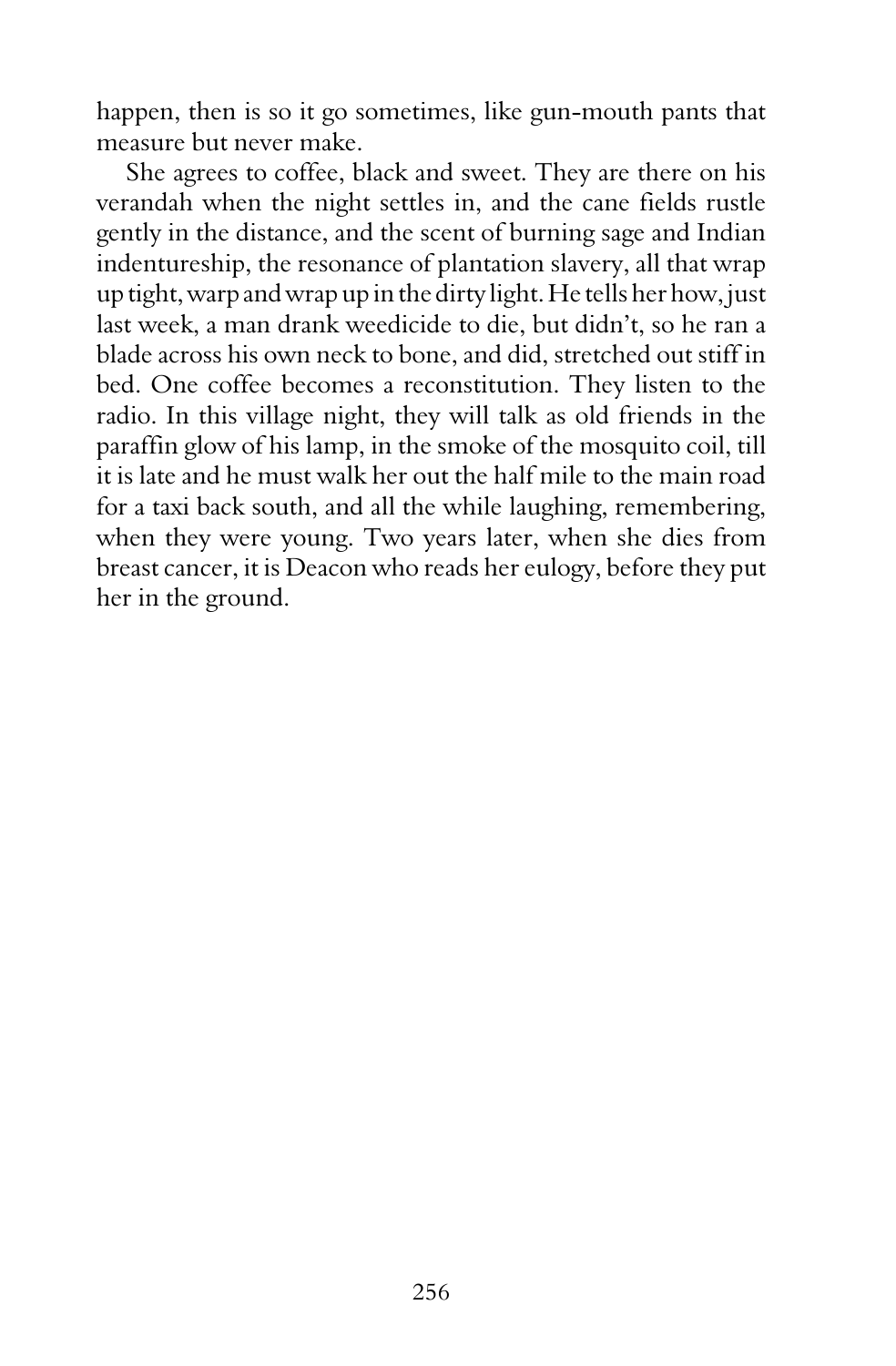Anthony Joseph was born in Trinidad. He holds a PhD in Creative and Life writing from Goldsmiths College, for which he completed a fictional biography of the Calypsonian Lord Kitchener. He lectures in creative writing at De Montford University, Leicester. In 2015 he presented *Kitch*, a documentary for BBC Radio 4, and in 2018 his *Kitch: A Fictional Biography of a Calypso Icon* was published by Peepal Tree Press. *Kitch* was shortlisted for the Republic of Consciousness Prize, the the RSL Encore award and the Bocas prize for Caribbean writing.

He is the author of four previous poetry collections: *Desafinado*, *Teragaton*, *Bird Head Son* and *Rubber Orchestras*, and a novel, *The African Origins of UFOs*. In 2012 he represented Trinidad and Tobago at the Poetry Parnassus Festival on London's South Bank. In 2019 he was awarded a Jerwood Compton Poetry fellowship.

As a musician and bandleader he has released seven critically acclaimed albums.

As a poet, novelist, musician his written work and performance occupies a space between surrealism, jazz and the rhythms of Caribbean speech and music. He is described as "the leader of the black avant-garde in Britain" and his work as "afro-blue to astroblack and what glimmers in between" – *The Times*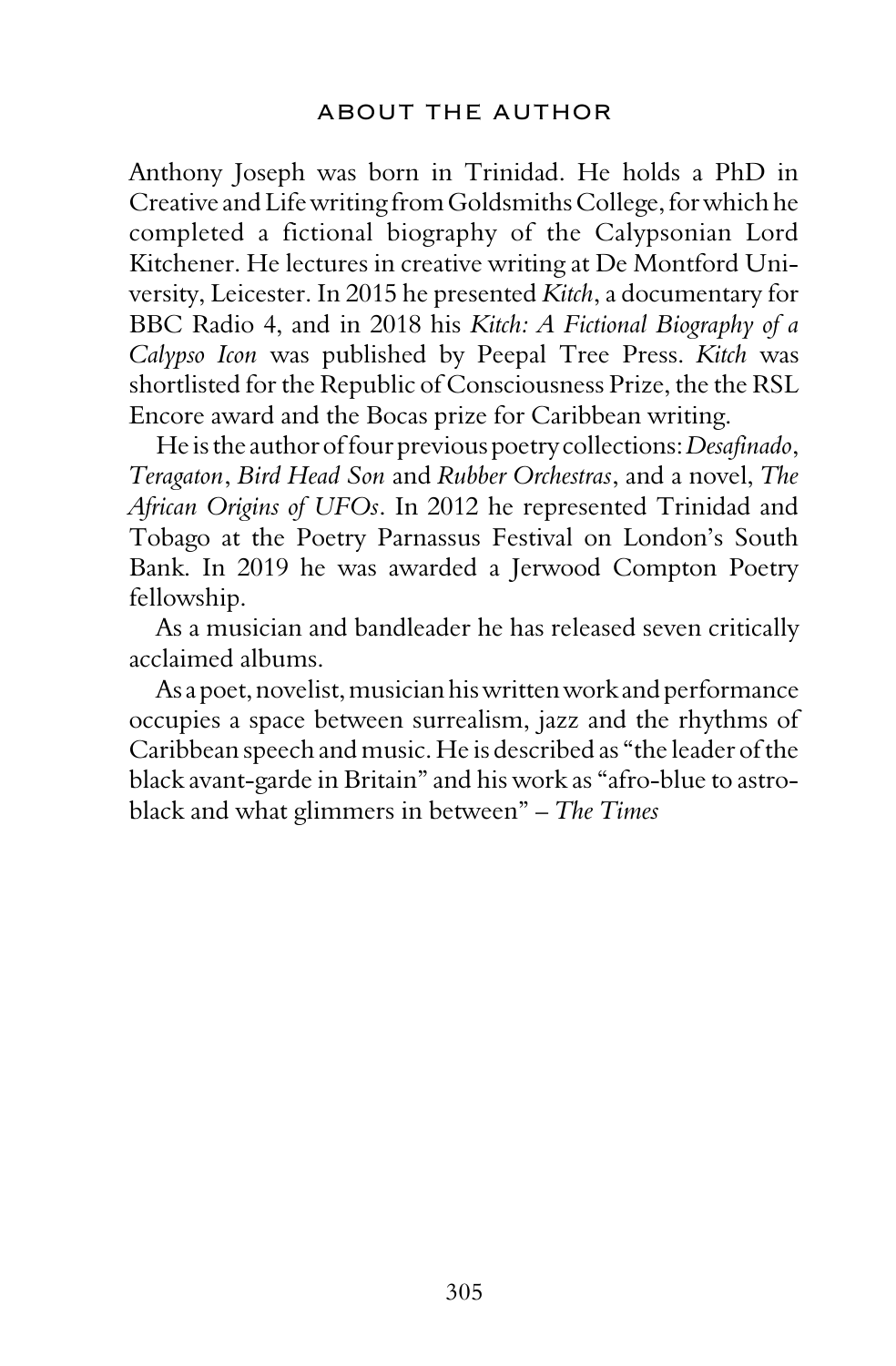## ALSO BY ANTHONY JOSEPH

## *Kitch: A Fictional Biography of a Calypso Icon* ISBN: 9781845234195; pp. 272; pub. June 2018, price £10.99

Combining an inventive fictional structure and the novel's investment in language with factual biography, Anthony Joseph engages imaginatively in the recreation of Kitch's world. By presenting a multifaceted view from Kitch's friends, colleagues and rivals, Joseph gets to the heart of the man behind the music and the myth, reaching behind the sobriquet to present a holistic portrait of the calypso icon Lord Kitchener.

Born into colonial Trinidad in 1922 as Aldwyn Roberts, 'Kitch' arrived in England on HMT Empire Windrush in 1948. He emerged in the 1950s at the forefront of multicultural Britain, acting as an intermediary between the growing Caribbean community, the islands they had left behind, and the often hostile conditions they encountered in post-war Britain. In the process, Kitch, as he was affectionately called, almost single-handedly popularised the calypso in Britain, with recordings such as 'London is the Place for Me', 'The Underground Train' and 'Ghana'.

Poet and musician Anthony Joseph met and spoke to Lord Kitchener just once, in 1984, when he found the man standing alone for a moment in the heat of Queen's Park Savannah, one Carnival Monday afternoon. It was a pivotal meeting in which the great calypsonian outlined his musical vision, an event which forms a moving epilogue to *Kitch*, Joseph's unique biography of the Grandmaster.

https://www.peepaltreepress.com/books/kitch